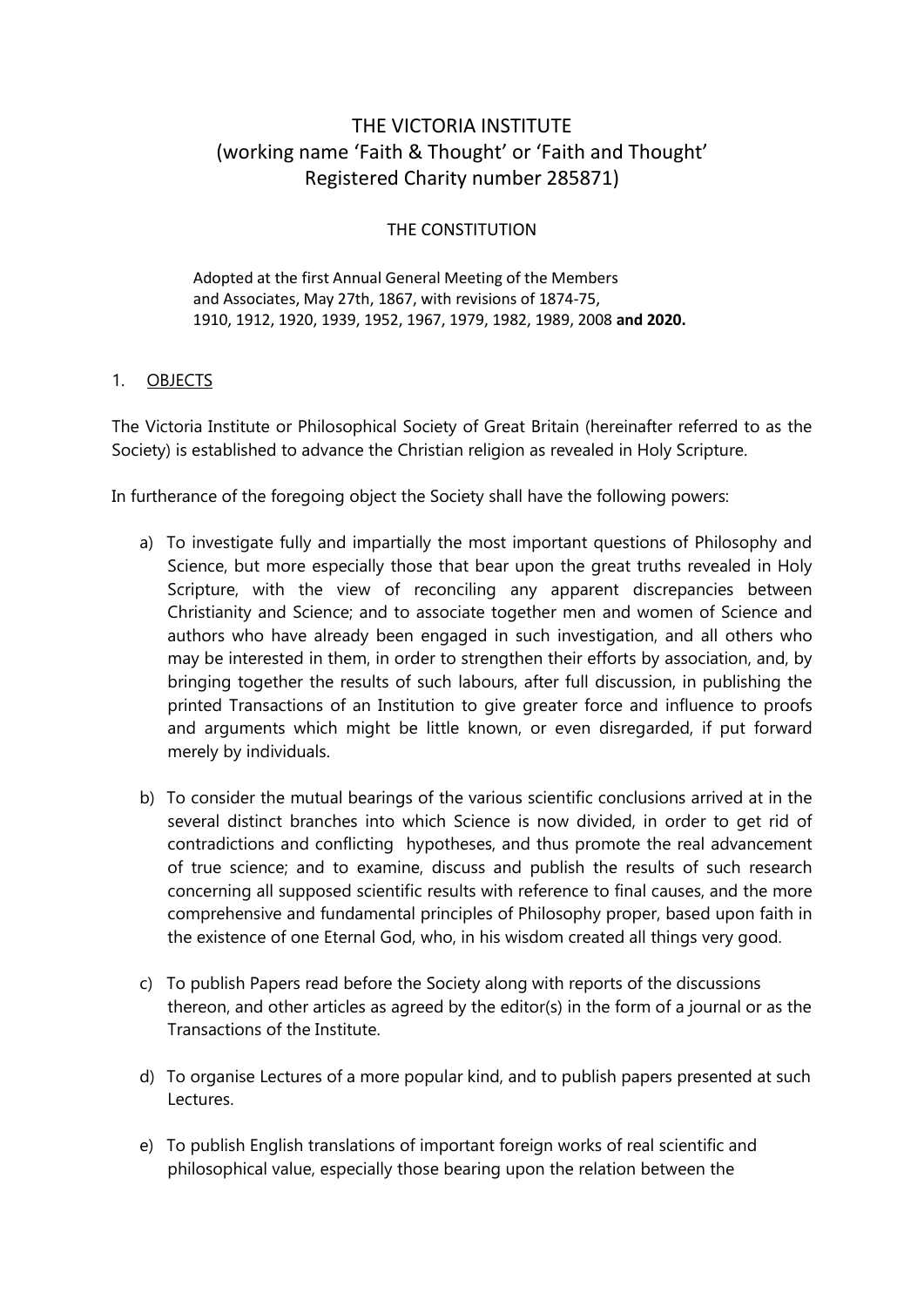Scriptures and Science; and to co-operate with other philosophical societies at home and abroad, which are now or may hereafter be formed, in the interest of Scriptural truth and of real science.

### 2. MEMBERSHIP

- a) The Society shall consist of Members elected as hereinafter set forth and signifying interest in the Society's charitable work by financial contributions thereto.
- b) The roll of Members of the Society shall include all those designated on the 16th day of May 1989 as Fellows, Members, and Associates, and all others subsequently admitted by the Council.

# 3. COUNCIL

- a) The government of the Society shall be vested in a Council, the members of which shall be elected from amongst those Members of the Society who sign, if elected, a Basis of Faith approved by the Members. The Basis of Faith is that of the IVF, in its shorter form, namely:
	- i. I declare my faith in Jesus Christ as my Saviour, my Lord and my God, whose atoning sacrifice is the only and all-sufficient ground of my salvation
	- ii. I will seek, both in life and in thought, to be ruled by the clear teaching of the Bible, believing it to be the inspired word of God.
- b) The Council shall consist of the President, the Honorary Treasurer, and not exceeding ten others.
- c) For the purposes of fulfilling the Society's charitable objectives, Council members are Trustees of the charity and as such will meet not less than three times a year to ensure the proper running of the charity.

# 4. ELECTION OF COUNCIL AND OFFICERS

The President, the Vice-Presidents, and the Honorary Treasurer shall be elected annually at the Annual General Meeting, originally held in the month of May. At the Annual General Meeting in each year, one third of the other members of the Council or if their number be not a multiple of three then the number nearest to one third shall also retire in order of seniority of election to the Council, and be eligible for re-election; as between members of equal seniority the members to retire shall be chosen from among them by ballot unless such members shall agree between themselves. Casual vacancies may be filled by the Council and shall require ratification at the next Annual General Meeting.

# 5. NOMINATION FOR ELECTION

For such annual elections nominations may be made by any Member of the Society and sent, together with a statement by the Nominee that he or she is prepared to stand, to the Secretary not later than the 1st March in any year. The Council may also nominate for vacancies, and all nominations shall be submitted to the Members at the time when notice of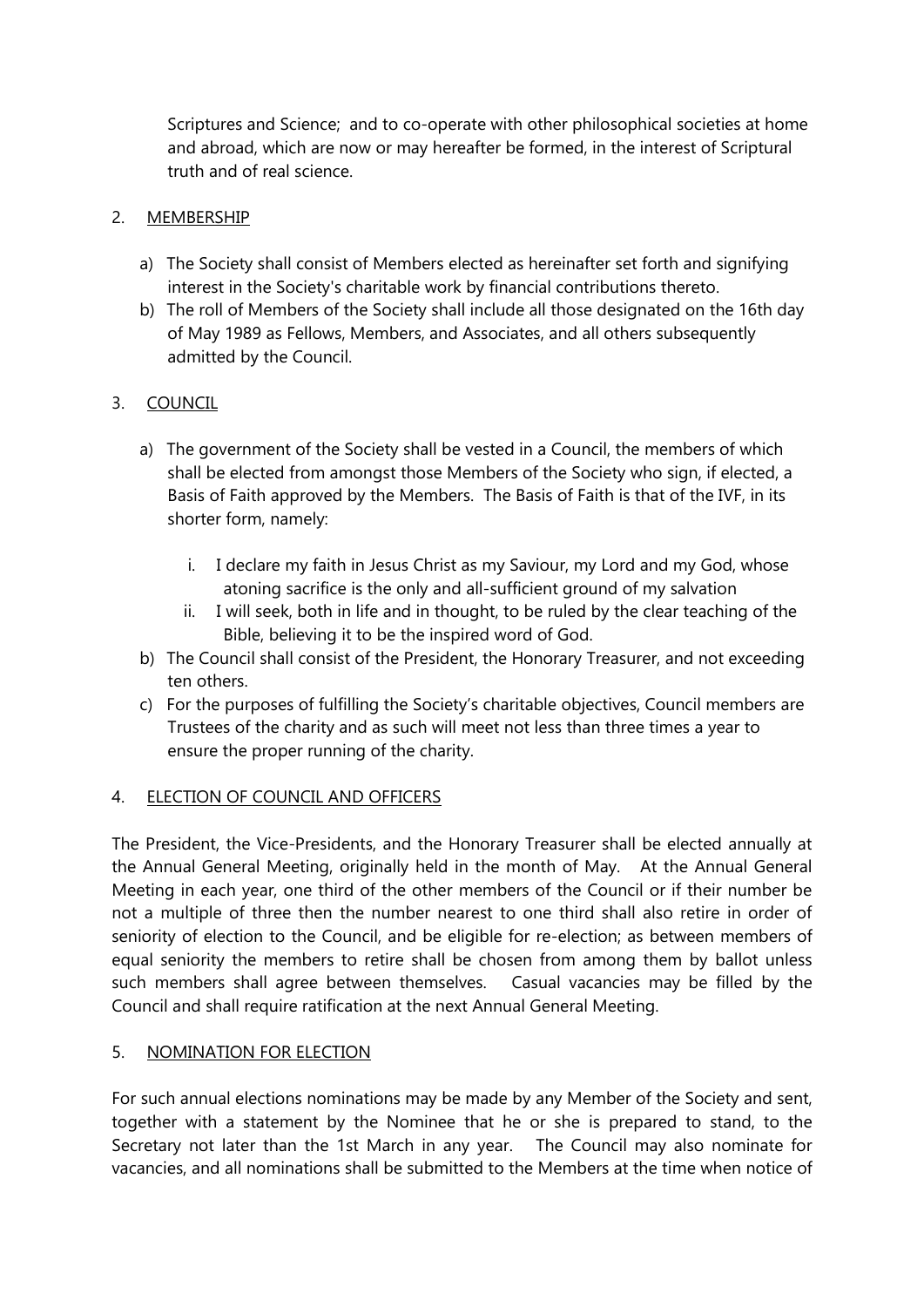the Annual General Meeting is posted. If more nominations are made than there are vacancies on the Council the election shall be by ballot amongst the Members in good standing. Ballot papers shall be sent to Members with the notice of meeting, and may be returned, completed, to the Secretary, either at the meeting or, by post, not later than a week before the meeting.

# 6. MEMBERSHIP PROCEDURE

Any person desirous of becoming a Member shall send to the Secretary an application for admission. Upon such application being transmitted to the Secretary, the candidate shall be proposed to the Council and if elected, enrolled as a Member of the Victoria Institute, in such manner as the Council may deem proper. Such application shall be considered as ipso facto pledging the applicant to observe the rules of the Society, and as indicative of his or her desire and intention to further its objects and interests. The Council shall have power to remove from the roll a Member who by reason of improper conduct or lack of qualifications is considered to be in breach of the rules, objects and interests of the Society, but subject to a right of appeal.

# 7. MEETINGS

Council meetings and the member's annual general meeting may be held, as agreed by the Charity Trustees:

- a) in person;
- b) by suitable electronic means; or
- c) by a combination of a physical meeting and suitable electronic means in which each participant may communicate with all the other participants.
- d) Any member participating at a meeting either in person or by suitable electronic means agreed by the Charity Trustees in which a participant or participants may communicate with all the other participants shall qualify as being present at the meeting and will be entitled and enabled to vote.

# 8. COUNCIL BUSINESS AND RULE MAKING

The quorum for meetings of the Council shall be 60% of the council members (trustees). The Council may make such rules as it considers desirable for furthering the objects of the Society and regulating its business including:-

- a) the setting up of an Executive Committee to include the Chairman of Council, the Honorary Treasurer and another or others of the Council to transact routine business
- b) the setting up of other  $ad$  hoc committees to which may be appointed persons who, though not members of Council, are specially qualified to advise on some particular subject.